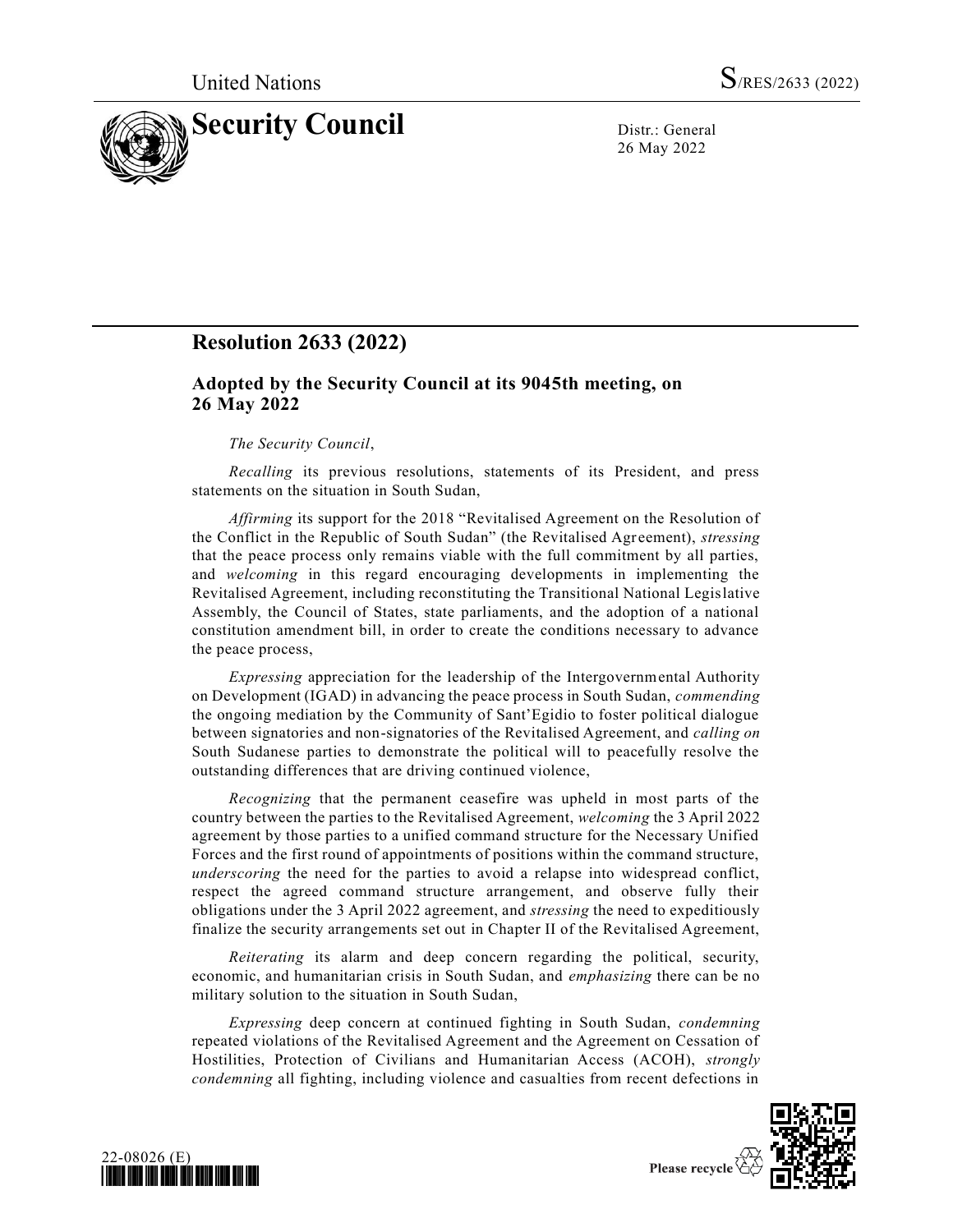Leer county, and *demanding* that parties that violate the ACOH are held accountable in accordance with their obligations under the ACOH and Revitalised Agreement,

*Expressing* its alarm and deep concern over continued armed violence against humanitarian workers and facilities, including the killing of at least four humanitarian workers so far this year and the looting and destruction of life-saving assistance, *strongly condemning* all instances of violence against humanitarians, *stressing* the detrimental impact of continued insecurity on humanitarian operations across the country, and *calling* on the Revitalised Transitional Government of National Unity (RTGNU) to protect humanitarian personnel and create a safe and enabling environment for humanitarian assistance, consistent with international humanitarian law and its obligations under the Revitalised Agreement,

*Expressing* grave concern regarding increased violence between armed groups in some parts of South Sudan, which has killed and displaced thousands, and *condemning* the mobilization of such groups by parties to the conflict,

*Expressing* concern regarding the delays in implementing the Revitalised Agreement, *calling* on the parties to implement fully the Revitalised Agreement, including by allocating the necessary financial resources, establishing transitional institutions without delay, and ensuring full, equal, and meaningful participation of women, and inclusion of youth, faith groups, and civil society in all conflict resolution and peacebuilding efforts, and to make progress on transitional reforms, including establishing free and open civic space, an inclusive constitutional drafting process, and economic transparency and public financial management reform,

*Appreciating* that Member States continue to express clear intent to provide technical assistance and capacity building to relevant authorities in South Sudan, complying with the provisions of resolution [2428 \(2018\),](https://undocs.org/en/S/RES/2428(2018)) in support of the implementation of the Revitalised Agreement, and *encouraging* Member States to provide support to the RTGNU on ammunition storage and armory control, with the view to build South Sudan's capacity in light of the benchmarks set out in paragraph 2 of resolution [2577 \(2021\),](https://undocs.org/en/S/RES/2577(2021))

*Strongly condemning* past and ongoing human rights violations and abuses and violations of international humanitarian law, including the alarming surge in conflictrelated sexual violence which is a basis for designation, as described in paragraph 15 (e) of resolution [2521 \(2020\),](https://undocs.org/en/S/RES/2521(2020)) *further condemning* harassment and targeting of civil society, humanitarian personnel and journalists, and *emphasizing* that those responsible for violations of international humanitarian law and violations and abuses of human rights must be held accountable, and that the RTGNU bears the primary responsibility to protect its population from genocide, war crimes, ethnic cleansing, and crimes against humanity,

*Recalling* the need for Member States to ensure that all measures taken by them to implement this resolution comply with their obligations under international law, including international humanitarian law, international human rights law and international refugee law, as applicable,

*Stressing* that the measures imposed by this resolution are not intended to have adverse humanitarian consequences for the civilian population of South Sudan,

*Expressing* deep concern at reports of misappropriation of funds that undermine the stability and security of South Sudan, and *stressing* that these activities can have a devastating impact on society and individuals, weaken democratic institutions, undermine the rule of law, perpetuate violent conflicts, facilitate illegal activities, divert humanitarian assistance or complicate its delivery, and undermine economic markets,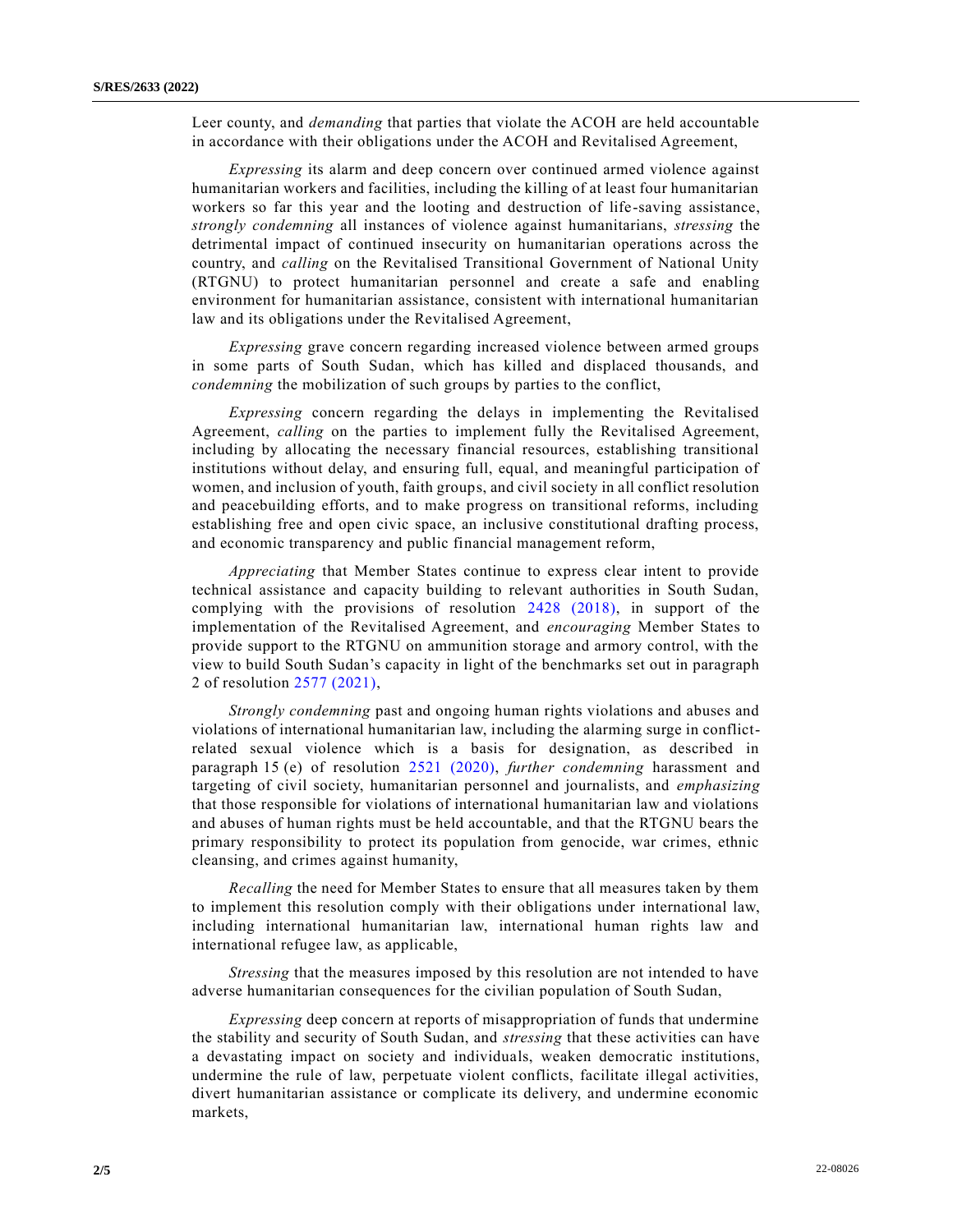*Also expressing* grave concern at the threat to peace and security in South Sudan arising from the illicit transfer, destabilizing accumulation and misuse of small arms and light weapons,

*Strongly encouraging* the South Sudan authorities to continue their engagement with the Panel of Experts and prevent any obstruction to the implementation of its mandate,

*Taking note* of the Final 2022 report [\(S/2022/359\)](https://undocs.org/en/S/2022/359) of the United Nations Panel of Experts,

*Taking note* of the report of the Secretary-General on South Sudan arms embargo benchmarks [\(S/2021/321\)](https://undocs.org/en/S/2021/321),

*Taking note* of the Secretary-General's report of 3 May 2022 [\(S/2022/370\)](https://undocs.org/en/S/2022/370), as requested in paragraph 4 of its resolution [2577 \(2021\),](https://undocs.org/en/S/RES/2577(2021)) providing an assessment of the progress achieved on the key benchmarks,

*Determining* that the situation in South Sudan continues to constitute a threat to international peace and security in the region,

*Acting* under Chapter VII of the Charter of the United Nations,

#### **Arms Embargo and Inspections**

1. *Decides* to renew until 31 May 2023 the measures on arms imposed by paragraph 4 of resolution [2428 \(2018\),](https://undocs.org/en/S/RES/2428(2018)) and reaffirms the provisions of paragraph 5 of resolution [2428 \(2018\);](https://undocs.org/en/S/RES/2428(2018))

2. *Decides* that the measures renewed in paragraph 1 shall not apply to the supply, sale or transfer of non-lethal military equipment, solely in support of the implementation of the terms of the peace agreement, as notified in advance to the Committee;

3. *Reiterates* its readiness to review arms embargo measures, through *inter alia* modification, suspension, or progressive lifting of these measures, in the light of progress achieved on the key benchmarks as set out in paragraph 2 of resolutio[n 2577 \(2021\),](https://undocs.org/en/S/RES/2577(2021)) and encourages the South Sudan authorities to achieve further progress in this regard;

4. *Reiterates its call on* the RTGNU to make progress on implementation of public finance management reforms in the Revitalised Agreement, including by making information on all revenues, expenditures, deficits, and debts of the RTGNU accessible to the public; and *further reiterates its call* on the RTGNU to establish the Hybrid Court for South Sudan, and set up the Commission for Truth, Reconciliation, and Healing and the Compensation and Reparation Authority;

5. *Requests* in this regard the Secretary-General, in close consultation with the United Nations Mission in South Sudan (UNMISS) and the Panel of Experts, to conduct, no later than 15 April 2023, an assessment of progress achieved on the key benchmarks established in paragraph 2 of resolution [2577 \(2021\);](https://undocs.org/en/S/RES/2577(2021))

6. *Requests* the South Sudan authorities to report, no later than 15 April 2023, to the Committee established pursuant to resolution [2206 \(2015\)](https://undocs.org/en/S/RES/2206(2015)) concerning South Sudan ("the Committee") on the progress achieved on the key benchmarks in paragraph 2 of resolution [2577 \(2021\),](https://undocs.org/en/S/RES/2577(2021)) and *invites* the South Sudan authorities to report on progress achieved on implementation of reforms in paragraph 3;

7. *Stresses* the importance that notifications or requests for exemptions pursuant to paragraph 5 of resolution [2428 \(2018\)](https://undocs.org/en/S/RES/2428(2018)) should contain all relevant information, including the purpose of the use, the end user, the technical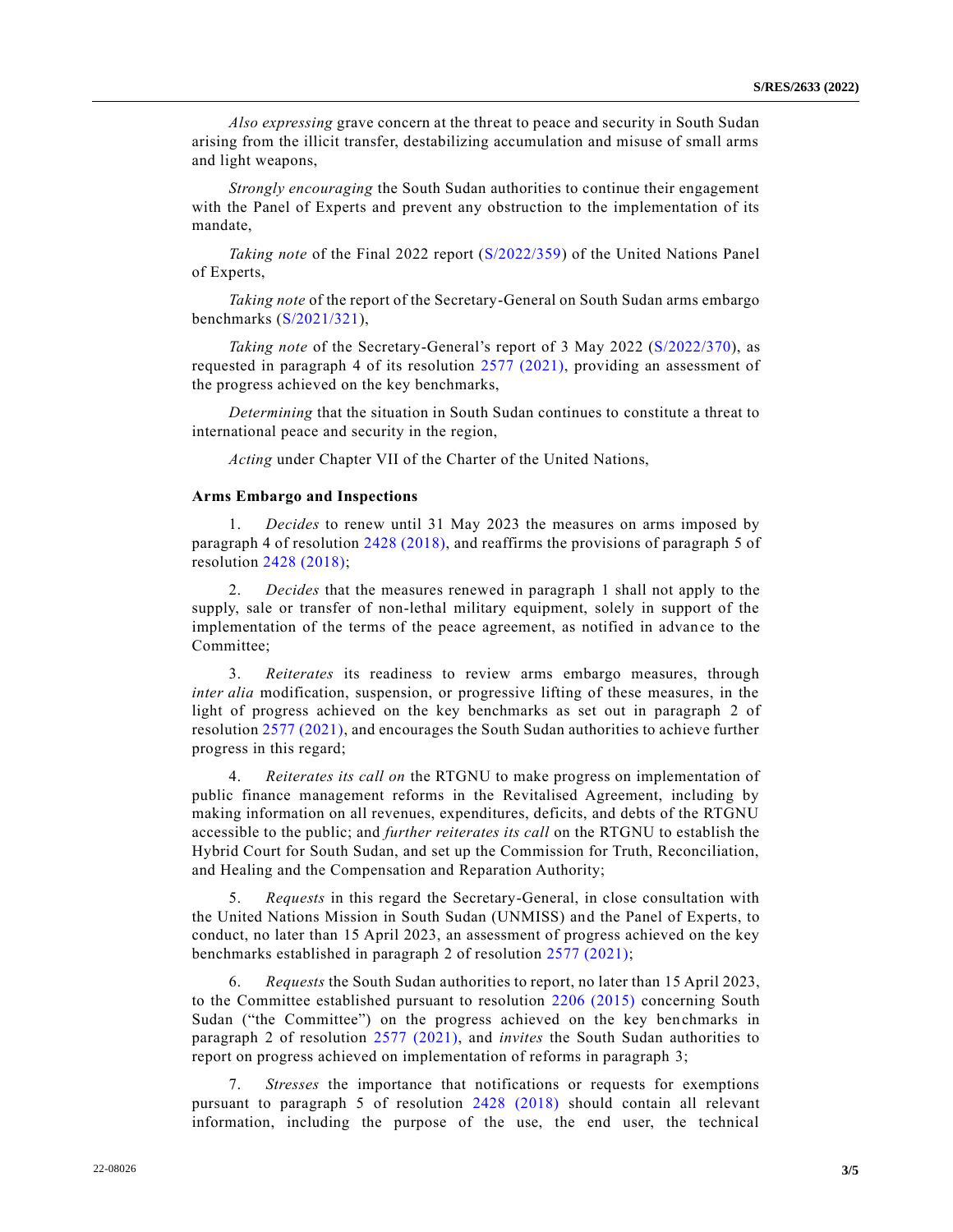specifications and quantity of the equipment to be shipped and, when applicable, the supplier, the proposed date of delivery, mode of transportation and itinerary of shipments;

8. *Underscores* that arms shipments in violation of this resolution risk fueling conflict and contributing to further instability, and strongly urges all Member States to take urgent action to identify and prevent such shipments within their territory;

9. *Calls upon* all Member States, in particular States neighboring South Sudan, to inspect, in accordance with their national authorities and legislation and consistent with international law, in particular the law of the sea and relevant international civil aviation agreements, all cargo to South Sudan, in their territory, including seaports and airports, if the State concerned has information that provides reasonable grounds to believe the cargo contains items the supply, sale, or transfer of which is prohibited by paragraph 4 of resolution [2428 \(2018\)](https://undocs.org/en/S/RES/2428(2018)) for the purpose of ensuring strict implementation of these provisions;

10. *Decides* to authorize all Member States to, and that all Member States shall, upon discovery of items the supply, sale, or transfer of which is prohibited by paragraph 4 of resolution [2428 \(2018\),](https://undocs.org/en/S/RES/2428(2018)) seize and dispose (such as through destruction, rendering inoperable, storage or transferring to a State other than the originating or destination States for disposal) of such items, and decides further that all Member States shall cooperate in such efforts;

11. *Requires* any Member State when it undertakes an inspection pursuant to paragraph 7 of this resolution, to submit promptly an initial written report to the Committee containing, in particular, explanation of the grounds for the inspections, the results of such inspections, and whether or not cooperation was provided, and, if prohibited items for supply, sale, or transfer are found, further requires such Member States to submit to the Committee within 30 days a subsequent written report containing relevant details on the inspection, seizure, and disposal, and relevant details of the transfer, including a description of the items, their origin and intended destination, if this information is not in the initial report;

#### **Targeted Sanctions**

12. *Decides* to renew until 31 May 2023 the travel and financial measures imposed by paragraphs 9 and 12 of resolution [2206 \(2015\),](https://undocs.org/en/S/RES/2206(2015)) and reaffirms the provisions of paragraphs 10, 11, 13, 14 and 15 of resolution [2206 \(2015\),](https://undocs.org/en/S/RES/2206(2015)) and paragraphs 13, 14, 15 and 16 of resolution [2428 \(2018\);](https://undocs.org/en/S/RES/2428(2018))

13. *Decides* to keep the measures renewed in paragraph 11 under continuous review in light of progress achieved implementing all provisions of the Revitalised Agreement and developments related to human rights violations and abuses, including conflict-related sexual violence, and *expresses* its readiness to consider adjusting measures in paragraph 11, including through modifying, suspending, lifting or strengthening measures to respond to the situation;

14. *Underscores* its willingness to impose targeted sanctions in order to support the search for an inclusive and sustainable peace in South Sudan, and *notes* that the Committee can consider requests for delisting of individuals and entities;

15. *Reaffirms* that the provisions of paragraph 9 of resolution [2206 \(2015\)](https://undocs.org/en/S/RES/2206(2015)) apply to individuals, and that the provisions of paragraph 12 of resolution [2206 \(2015\)](https://undocs.org/en/S/RES/2206(2015)) apply to individuals and entities, as designated for such measures by the Committee, as responsible for or complicit in, or having engaged in, directly or indirectly, actions or policies that threaten the peace, security or stability of South Sudan, and *further reaffirms* that the provisions of paragraphs 9 and 12 of resolution [2206 \(2015\)](https://undocs.org/en/S/RES/2206(2015)) apply to individuals, as designated for such measures by the Committee, who are leaders or